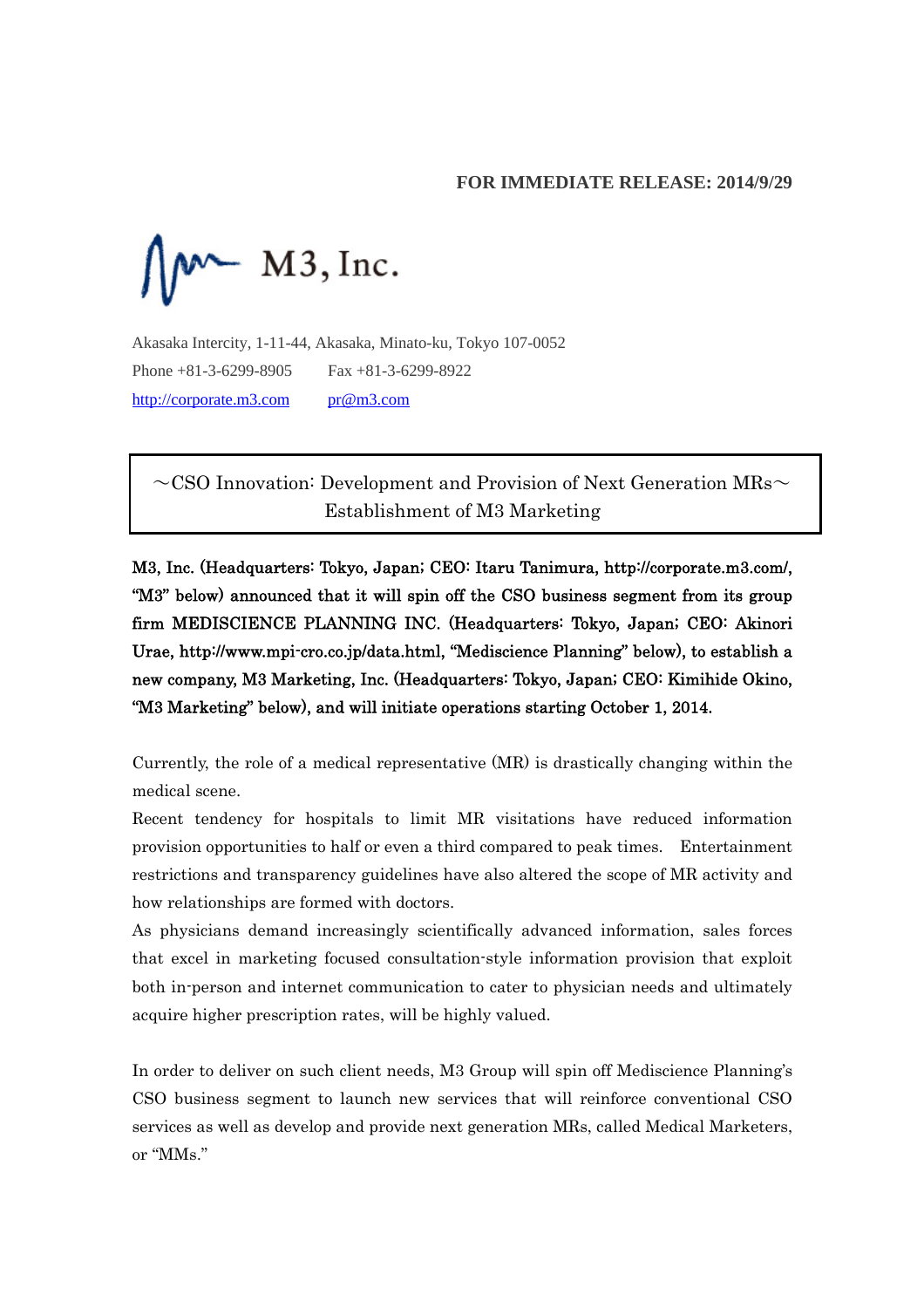These new services will include trainers that develop in-house medical marketers, "change agents" that embed and promote execution of such new undertakings, as well as pre-trained, readily contributable medical marketers, for temporary placement at pharmaceutical companies.

Through empowerment via medical marketers, pharmaceutical companies will be able to expand their reach across currently inaccessible doctor bases, increase promotional opportunities and SOV, achieve higher prescription rates, and reduce CSO costs by constructing sales forces that can adapt to structural changes in the coming future.

|                                                                        | <b>Typical Contract MR</b>                                       | <b>Medical Marketer</b>                                                                                                                                                   |
|------------------------------------------------------------------------|------------------------------------------------------------------|---------------------------------------------------------------------------------------------------------------------------------------------------------------------------|
| <b>Number of Details</b>                                               | 200~300 times per month (avg.)                                   | 400~600 times per month (avg.)<br>* includes internet meetings                                                                                                            |
| <b>Restrictions</b> on<br><b>Meetings</b>                              | In-person visitations are difficult                              | Unrestricted meetings and<br>exchange of information on m3.com                                                                                                            |
| <b>Number of Doctors</b><br>Covered                                    | 80~150 doctors per MR (avg.)                                     | $150 \sim 500$ doctors per MM (avg.)                                                                                                                                      |
| <b>Information Provision</b><br>Duration (per day)                     | $1 - 2$ hour (net)                                               | $3 - 4$ hours (net)                                                                                                                                                       |
| <b>Transport / Wait Time</b>                                           | 6~7 hours per day (avg.)                                         | 4~5 hours per day (avg.)                                                                                                                                                  |
| <b>Information</b><br><b>Exchanged at Initial</b><br>in-Person Meeting | General information including<br>basic product details           | Need-based consultation and final<br>sales pitches<br>(Product/disease information relayed and<br>doctor preferences researched via<br>m3.com prior to in-person meeting) |
| <b>Invitation Efficiency</b><br>(to symposiums,<br>lectures, events)   | Roughly 100 doctors per event,<br>via tedious manual invitations | Invitation of 10,000+ doctors per<br>event possible with a click of a<br>button via m3.com                                                                                |

Reference: Difference between Medical Marketer and Medical Representative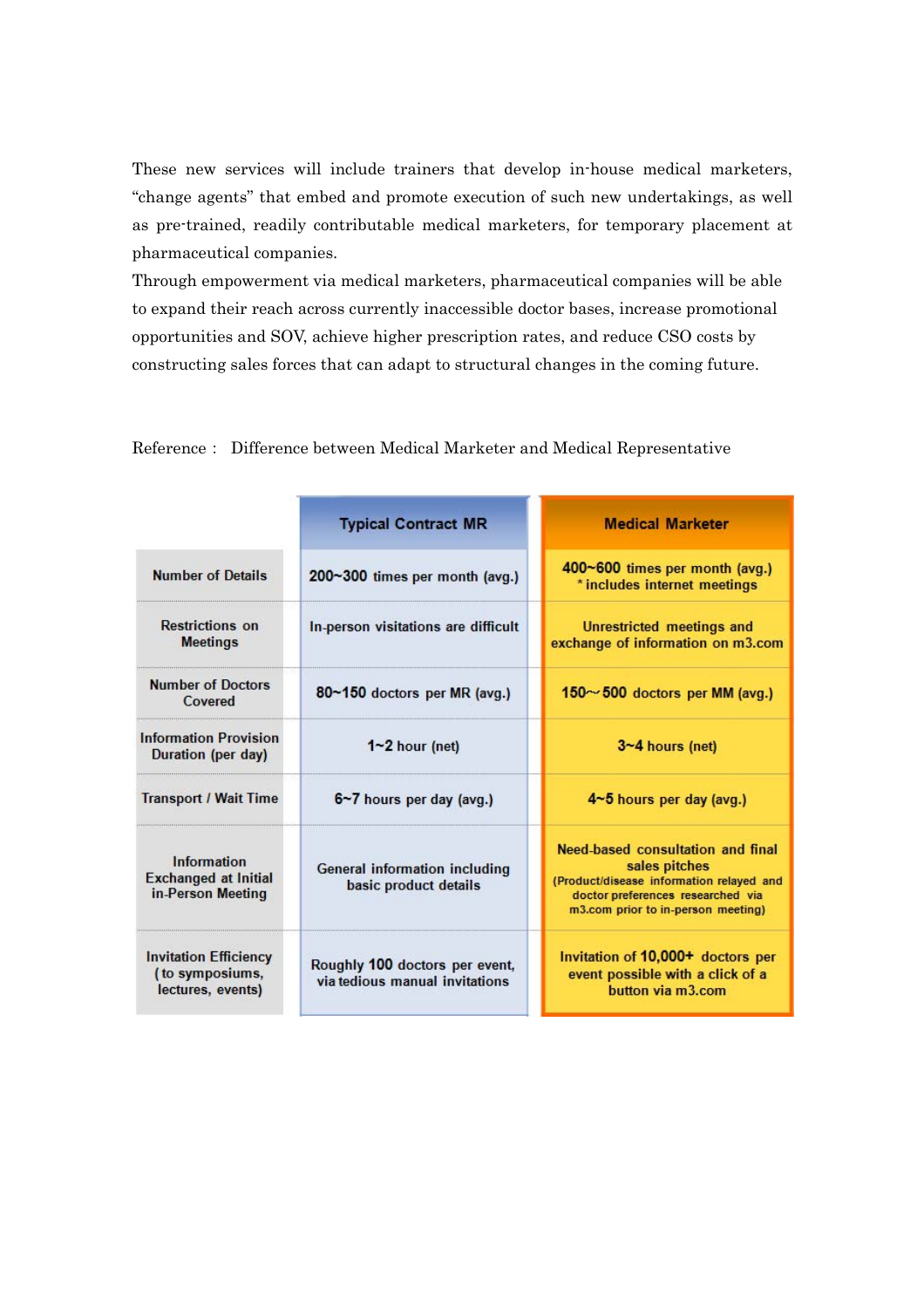#### ■Message from the CEO

Sales and marketing efforts within the pharmaceutical industry is under pressure to evolve as transparency efforts and venues of information access increase. Contrarily, no matter how pervasive the internet, the functionality of MRs to forge fiduciary relationships with healthcare professionals and to contribute to the medical field as delegates of pharmaceutical firms, has not lost its significance.

We at M3 Marketing will re-examine the roles of an MR from ground zero in order to create Medical Marketers by fully capitalizing on internet predominance.

By offering superior quality services, we aspire to bolster performance of pharmaceutical firms as well as transform obsolete sales and marketing methods.

In the course of our endeavor, we aim to expand our organization to 1000 members over the next 5 years.

#### ■M3 Marketing Overview

- ・ Trade Name: M3 Marketing, Inc.
- Headquarters: 1-11-44, Akasaka, Minato-ku, Tokyo
- ・ Capital: JPY 50 Million
- Stockholder:  $M3$ , Inc. (100%)
- ・ CEO: Kimihide Okino
- Phone: 03-5544-8140

■Services Provided by M3 Marketing, Inc.

- ・ Hiring and development of Medical Marketers.
- ・ Outsourcing of marketing and sales activities on behalf of pharmaceutical companies that include deployment of Medical Marketers
- ・ Outsourcing and temporary staffing of MRs
- ・ Outsourcing and temporary staffing of medical equipment sales representatives
- ・ Outsourcing and temporary staffing of post marketing surveillance monitoring business
- ・ Recruiting services
- ・ Outsourcing of MR training